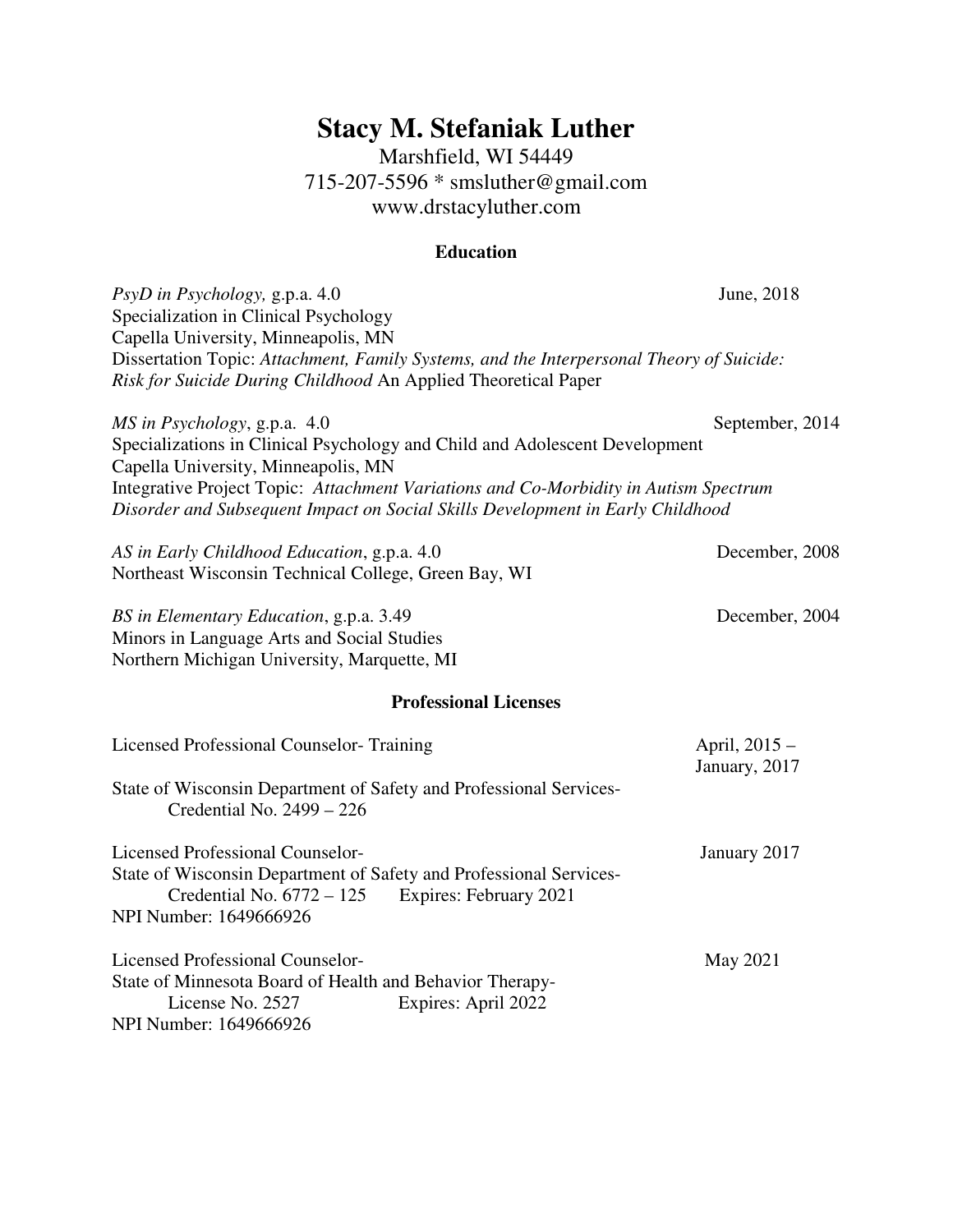## **Related Professional Experience**

Northcentral Technical College Wausau, WI August 2016 – May 2017

Adjunct Instructor

- Courses:
	- o Developmental Psychology, Spring Semester 2017
	- o Marriage and Family, Fall Semester 2016
- Teach via Interactive Video Conferencing (IVC) to multiple campus locations
- Present instruction based on the competencies and performance levels of the course
- Plan learning activities and use teaching methods designed for a variety of learning styles to help students achieve course outcomes
- Use course text, outlines, syllabus, and other curriculum materials in accordance with college and department guidelines
- Develop course syllabus and Blackboard course room format
- Maintain accurate attendance and scholastic records of students
- Respond to student questions
- Participate in the college's assessment process
- Validate that learning has taken place

| Behavioral Health Clinic of Wausau, LLC Wausau & Plover WI |                              | July 2016- Present |
|------------------------------------------------------------|------------------------------|--------------------|
| Co-Owner/Member                                            | May $2019$ – present         |                    |
| Post-Doctoral Resident                                     | July $2018$ – September 2019 |                    |
| Psychological Intern                                       | July $2017 -$ July $2018$    |                    |
| Psychological Practicum Student July 2016 – July 2017      |                              |                    |

- Practice core clinical competencies by providing direct, face-to-face psychological services under supervision of licensed psychologists
- Gain experience in psychological assessment and integration of assessment results
- Provide psychotherapy services for children, adolescents, and adults
- Engage in marketing and public relations through facilitation of psychoeducation
- Complete psychological evaluations
- Demonstrate the capacity to receive supervisory feedback in a non-defensive and open manner
- Abide by state and national codes of ethics and legal responsibilities for psychologists
- Demonstrate the ability to self-monitor in areas of competence
- Display interpersonal skills consistent with fitness to the profession

## Capella University, Minneapolis, MN October 2015- June 2018

Graduate Teaching Assistant, Lifespan Development (PSY7210)

- Provide content specific feedback to learners utilizing knowledge of the lifespan and human development
- Review case studies for application of theory and research to practice
- Review and provide feedback to learners on APA formatting,  $6<sup>th</sup>$  ed.
- Maintain office hour(s) per week
- Identify at-risk learners and provide support and resources to encourage success
- Respond to discussion questions and general questions within BlackBoard format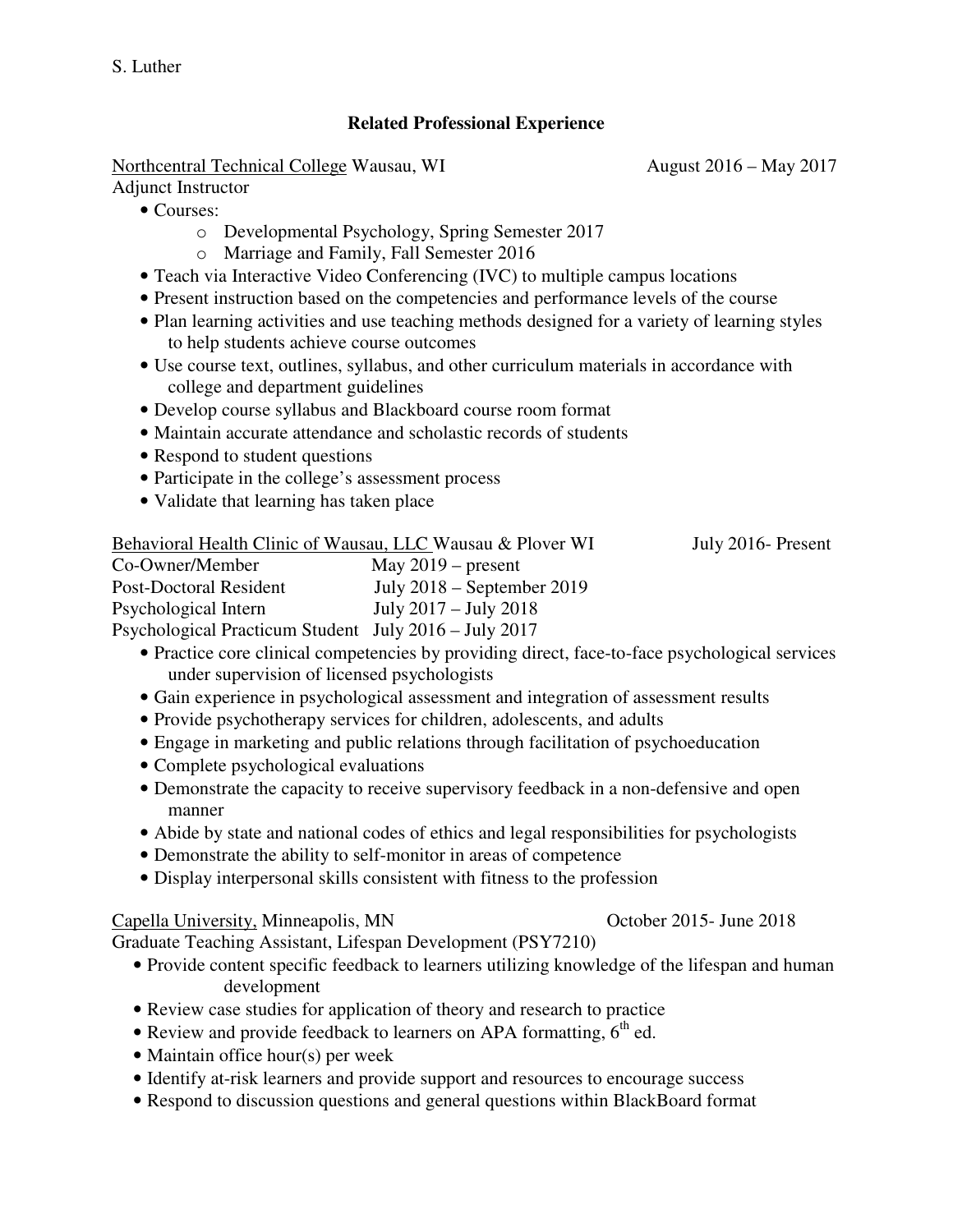Phoenix Behavioral Health Services, LLC Manitowoc, WI April 2007 – August 2016 Licensed Professional Counselor- In Training June 2015 – August 2016 Senior Behavior Consultant September 2008 – June 2016 Autism Line Staff April 2007 – September 2008

- Hire, train, and supervise a team of 10-25 line staff
- Oversee undergraduate interns on a semester basis through local university
- Mentor undergraduate employees
- Monitor child development and behavioral interventions
- Track progress, create interventions, and document with progress reports
- Utilize Applied Behavioral Analysis and other empirical approaches for intervention
- Consult with families, clients, caseworkers, and other professionals
- Assist with IEP meetings and psychiatric visits with clients
- Training to provide assessments and diagnose Autism Spectrum Disorder
- Provide one on one mental health counseling for children and adolescents
	- o Client Centered, Play Based, Psychodynamic, Cognitive Behavioral, Behavioral

## Children's Disability Resource Center, Marshfield, WI October 2014 – February 2015

Interim Resource Specialist

- Interview with knowledge of normal and atypical child development to obtain identifying information to support need
- Assist the child and family in transitioning to other community services
- Display knowledge of agency and community programs in order to answer general program questions, ascertain appropriate contact within the agency or refer to an outside source in an efficient manner
- Display knowledge of community programs available, mandates, and best practices while working alongside parents to help them and others who support children with learning and development within and across all daily life activities
- Use observational skills to evaluate the needs of children and families

Marriage and Family Health Services, Marshfield, WI January 2014 – June 2014 Clinical Psychology Practicum Student (Psychiatric Technician June 2014 – August 2014)

- Utilize Trauma Reprocessing, Dialectical Behavior Therapy and other empirically based interventions for children and adolescents with a history of trauma
- Participate in and lead group therapy sessions for adolescents and school age clients
- Engage in one to one counseling sessions
- Assist with case management, intake meetings, and administration of psychological assessments
- Contribute to treatment planning and documentation of progress
- Assess progress daily utilizing the SOAP note format

## Bright Horizons/Child Care Center Marshfield, WI January 2006 – May 2009

Preschool Teacher June 2006 – May 2009

Infant/Toddler Teacher January 2006 – June 2006

• Implemented developmentally appropriate lesson plans using Creative Curriculum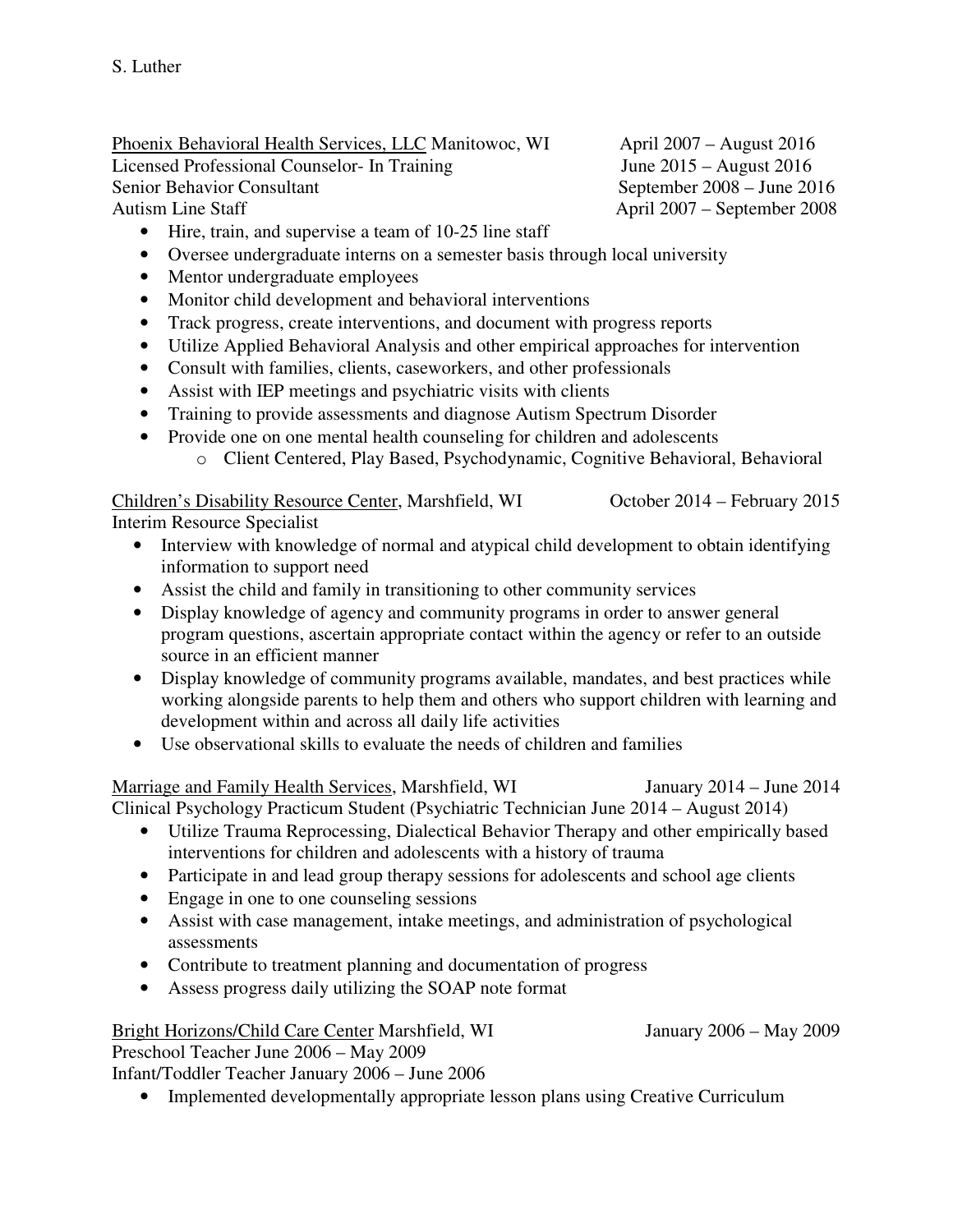- Conducted routine developmental observations and assessments
- Maintained portfolios to document developmental milestones
- Facilitated parent/teacher conferences
- Supervised volunteers and trained new employees

New Life Kiddie Kollege Marquette, MI March 2002 – June 2004

Primary Caregiver January 2005 – July 2005

- Provided attachment based care for children aged 6 weeks through 6 years
- Opened and closed center
- Trained new employees and volunteers
- Implemented developmentally appropriate lesson plans using Creative Curriculum

### **Presentations**

Red Flags of Autism in Development. Dyslexia and Other Disabilities Support Group. July 21, 2014 Marshfield Public Library, 10 attendees

Behaviors in Childhood and Effective Use-at-Home Interventions. Dyslexia and Other Disabilities Support Group.

October 20, 2014, Marshfield Public Library, 15 attendees

The ABC's of Behavior in Early Childhood. ChildCaring-Central Wisconsin Early Education Resources.

> November 11, 2014, Mid-State Technical College, 75 attendees November 18, 2014, Frances Streitel Conference Center, 100 attendees

My Professional Experiences with a Degree in Psychology. Undergraduate Psychology course taught by Dr. Jeana Magyar-Moe.

April 20, 2015, University of Wisconsin-Stevens Point, 30 attendees

Autism Spectrum Disorder: Implications across the Lifespan. Healthy People Wood County Mental Health Conference.

October 9, 2015, University of Wisconsin-Wood County/Marshfield, 24 attendees

My Professional Experience with a Degree in Psychology. Undergraduate Psychology course taught by Dr. Jeana Magyar-Moe.

March 14, 2016, University of Wisconsin-Stevens Point, 25 attendees

Autism Spectrum Disorder: An Overview for Providers. Opportunity Development Center staff training.

June 8, 2016, Opportunity Development Center, Marshfield, 15 attendees

Autism Spectrum Disorder: An Overview for the Workplace. Opportunity Development Center staff training.

July 19, 2016, Opportunity Development Center, Wisconsin Rapids, 30 attendees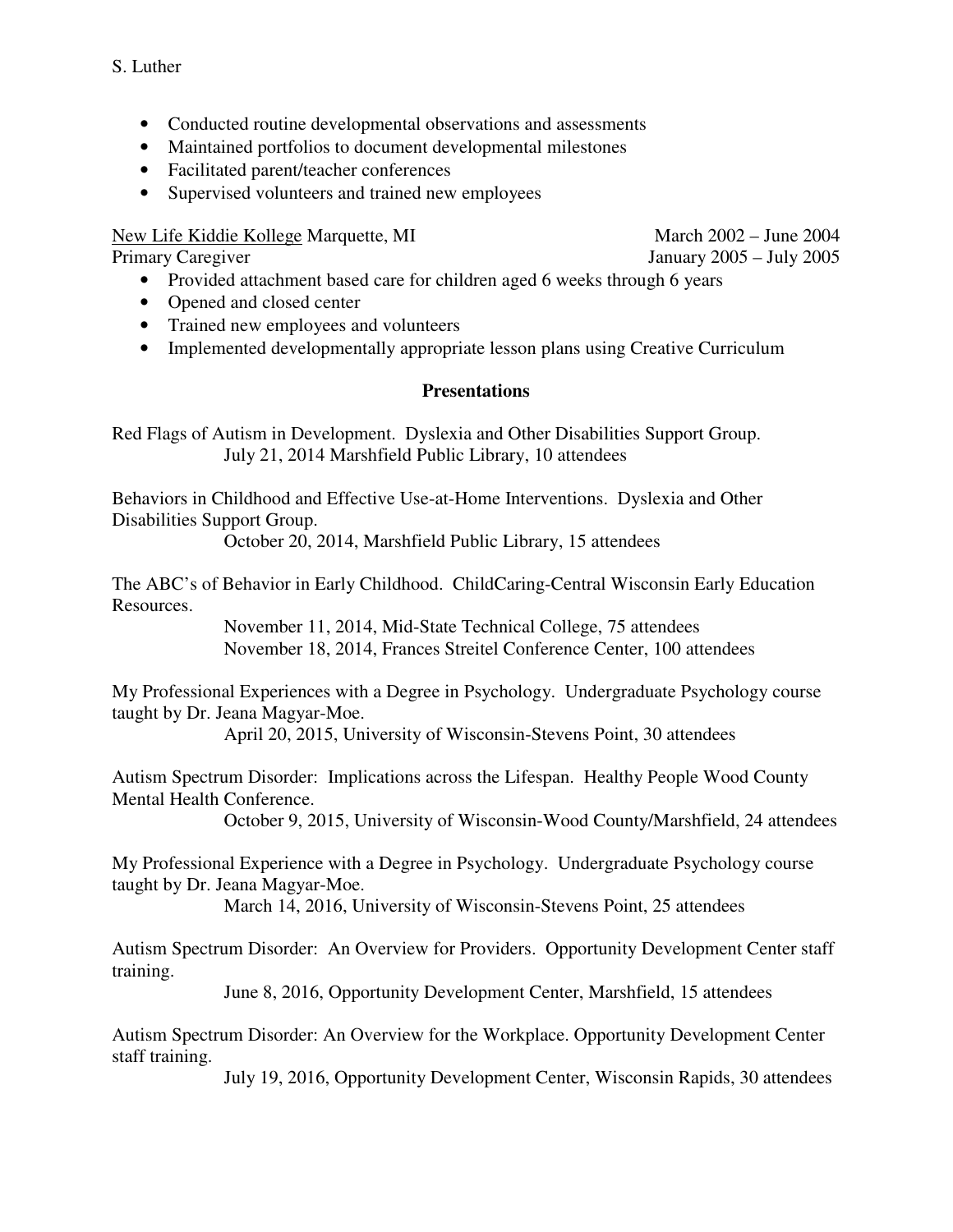Early Development Red Flags (Autism). Taylor County Early Childhood Coalition. October 17, 2016, Taylor County Education Center, 15 attendees

My Professional Experience with a Degree in Psychology. Undergraduate Psychology course taught by Dr. Jeana Magyar-Moe.

November 7, 2016, University of Wisconsin-Stevens Point, 25 attendees

Common Childhood Behaviors in Autism. Taylor County Autism Support Group. November 21, 2016, Taylor County Education Center, 10 attendees

Postpartum Depression and Anxiety, Adjustment to Pregnancy and Birth. Postpartum Health Panel.

May 10, 2017, 5 Koshas Yoga Center, 15 attendees

Coffee Q & A: Discussion about Mental Health and Developmental Disorders. Parent Information and Education Resource February 24, 2018, Yearly Conference, 51 attendees

Attachment, Family Systems, and the Interpersonal Theory of Suicide: Risk for Suicide During Childhood. University of Wisconsin-LaCrosse Suicide Prevention Summit. September 19, 2018, Yearly Summit, 45 attendees

Bullying in the Modern Era. Children's Hospital of Wisconsin, Community Outreach. Wausau. January 8, 2019, 5 attendees

Autism 101. Children's Hospital of Wisconsin, Community Outreach. Marshfield. February 28, 2019, 10 attendees.

- Autism 101. Children's Hospital of Wisconsin, Community Outreach. Marshfield. April 2, 2019, 15 attendees.
- Depression, Anxiety, Loneliness, and Autism Spectrum Disorder in Adolescence and Adulthood. Wisconsin Autism Society Conference. April 13, 2019, 75 attendees.

*\*\*Some of the following presentations utilize the label "high-functioning." This title was set by the company I contract with and I understand the stigma associated with this language and continue to advocate for acceptance and removal of functioning labels. \*\** 

High Functioning Autism: Proven and Practical Interventions for Challenging Behaviors in Children, Adolescents, & Young Adults (slides provided by Dr. Heather Dukes Murray). PESI, Inc. Boise, ID; Salt Lake City, UT; and Las Vegas, NV. May 7, 8, 9, 2019. 35, 34, and 17 attendees.

Beyond the Blues: Mental Health Challenges Across the Perinatal Spectrum (slides provided by Wisconsin Association for Perinatal Care). Co-Presentation with Alpa Shah, MD.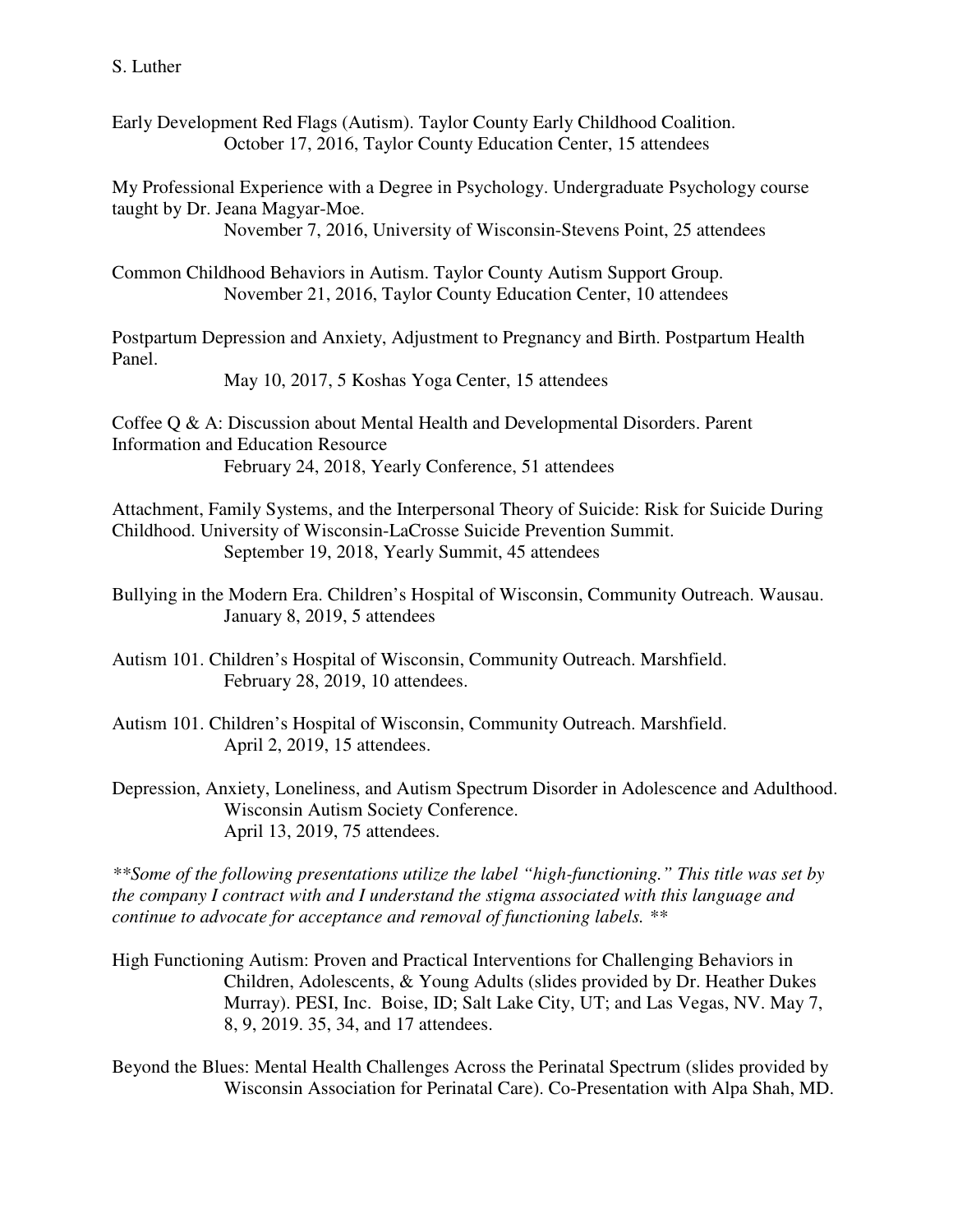Wausau, Wisconsin. October 14, 2019.

High Functioning Autism: Proven and Practical Interventions for Challenging Behaviors in Children, Adolescents, & Young Adults (self-designed presentation). PESI, Inc. Albany, NY; Poughkeepsie, NY; and Nanuet, NY. Nov. 6, 7, 8 2019 53, 21, and 47 attendees. Albany feedback score average: 4.14/5 Poughkeepsie feedback score average: 4.45/5 Nanuet feedback score average: 4.39/5

High Functioning Autism: Proven and Practical Interventions for Challenging Behaviors in Children, Adolescents, & Young Adults. PESI, Inc. Hagerstown, MD; Rockville, MD; and Fairfax, VA. January 29, 30, 31, 2020. 11, 22, and 33 attendees. Hagerstown feedback score average: 4.65/5 Rockville feedback score average: 4.53/5 Fairfax feedback score average: 4.62/5

- Reactive Attachment Disorder: Learning, Loving, and Living. Children's Hospital of Wisconsin, Community Outreach. Wausau. March 10, 2020, 24 attendees.
- High Functioning Autism: Proven and Practical Interventions for Challenging Behaviors in Children, Adolescents, & Young Adults. PESI, Inc. [Live Webinar]. (Covid-19 mandated, Live interactive presentation cancelled (Indiana)). March 17, 2020. 16 attendees.
- Autism Spectrum Disorder: An Overview. Training for Child Life Specialists at Marshfield Medical Center Children's Hospital. [Live Webinar]. March 31, 2020. 10 attendees.
- Autism Spectrum Disorder: An Overview. Children's Hospital of Wisconsin, Community Outreach. [Live Webinar]. Wausau. April 14, 2020. Approximately 30 attendees.
- Behind the Mask: Aiding and Understanding Girls and Women with Autism. Autism Society of Greater Wisconsin, Annual Conference. [Live Webinar]. May 2, 2020. Presented with Emily Lindberg, MS, LPC-IT.
- Reactive Attachment Disorder: Learning, Loving, and Living. Wisconsin Adoption and Permanency Support Program. [Live Webinar]. May 5, 2020. Approximately 30 attendees.
- Mental Health Self-Care During COVID19. Ignite Young Professionals of Portage Co. [Live Webinar]. May 6, 2020. Approximately 15 attendees.
- Mental Health Self-Care During COVID19. Behavioral Health Clinic. [Live Webinar]. May 12, 2020. Approximately 10 attendees.

High Functioning Autism: Proven and Practical Interventions for Challenging Behaviors in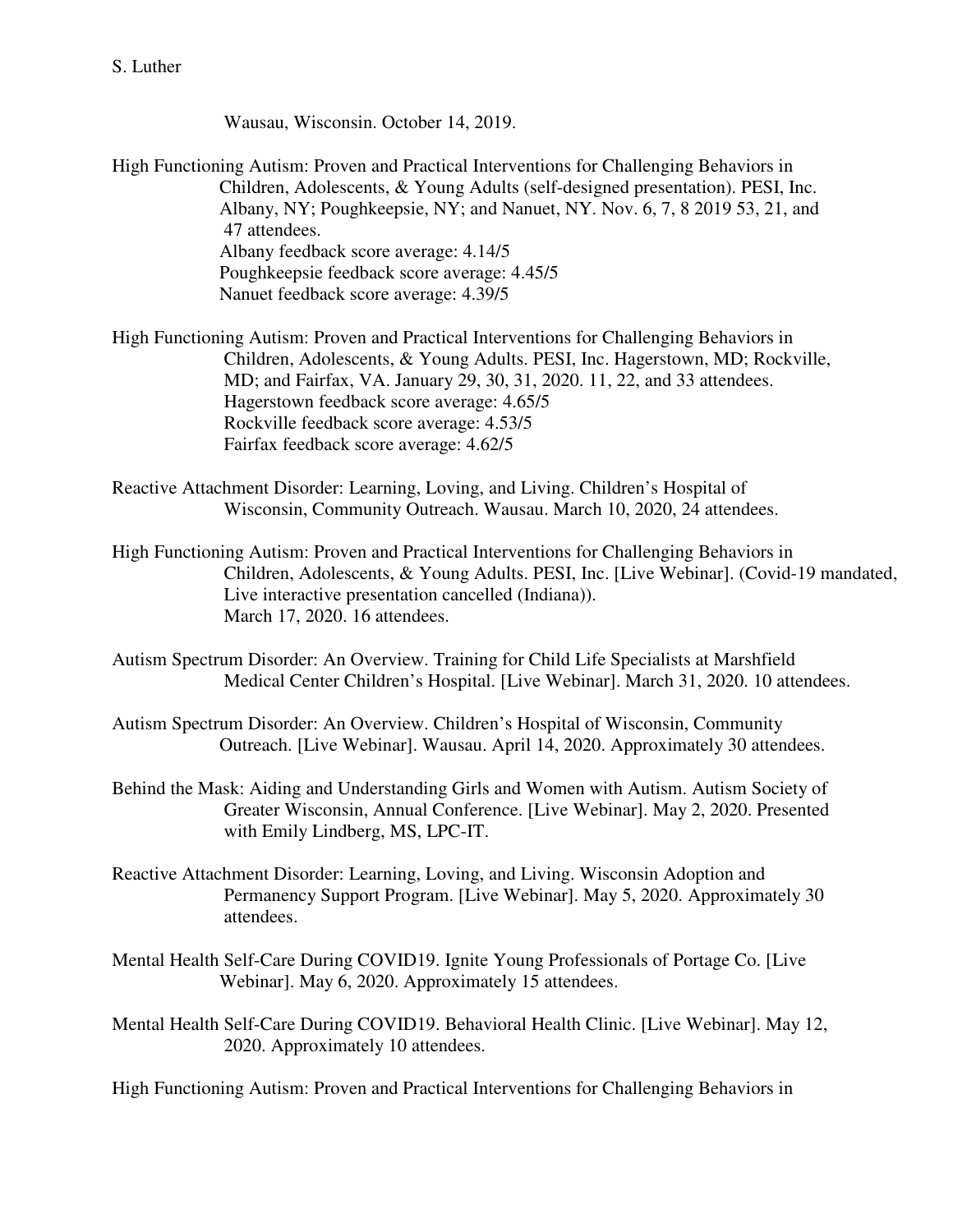#### S. Luther

 Children, Adolescents, & Young Adults. PESI, Inc. [Live Webinar]. (Covid-19 mandated, Live interactive presentation cancelled (Arizona and New Jersey)). 49 attendees.

- Mental Health 101: The Essential Basics for Adults, Children, and Adolescents. [Pre-Recorded Webinar]. Northcentral Technical College. Medical Assistant Conference. September/October 2020.
- Autism and Suicide Through the Lifespan. UW-LaCrosse Suicide Prevention Summit. [Live Webinar]. September 17, 2020. 44 attendees.

Sex, Dating, and Relationships for Autistics. Autism Society of Greater Wisconsin annual conference. [Live Webinar]. April 23, 2021.

#### **Publications**

- Luther, S. M. S., Garner, C. D., & Miller, A. K. (2016). From research to practice. *Independent Practitioner, 36*(3), 114-117.
- Luther, S. M. S. & Miller, A. K. (2016). From research to practice. *Independent Practitioner*, *36*(4), 158-160.
- Luther, S. M. S. & Miller, A. K. (2017). From research to practice. *Independent Practitioner, 37*(1), 11-14.
- Luther, S.M.S. & Miller, A.K. (2017). From research to practice. *Independent Practitioner, 37*(2), 12-15.
- Luther, S.M.S. (2017). Traumatic Stress and the Practitioner. *Independent Practitioner, 37*(2), 16-19.
- Oldham, E.I.G. & Luther, S.M.S. (2017) "Let's Not Talk About Sex"-Why Psychologists Avoid Talking About Sex with Their Patients. *Independent Practitioner, 37*(3), 11-14.
- Handlang, D. & Luther, S.M.S. (2017) Implementation of: Are You in the Mood? Therapist Affect and Psychotherapy Process. *Independent Practitioner, 37*(4), 23-27.
- Luther, S.M.S. (2018). Maintaining Competence. *Independent Practitioner, 38*(1), 22-25.
- Jacobson, M. & Luther, S.M.S. (2018). Concussions and Psychology. *Independent Practitioner, 38(2)*, 6-9.

Luther, S.M.S. and Stenzel, H.A. (2018). Integrated Care. *Independent Practitioner, 38(4)*, 7-10.

Luther, S.M.S. and Grimes, K.R. (2019). Violent Video Games and Adolescence: Current Research. *Independent Practitioner, 39(1),* 6-9.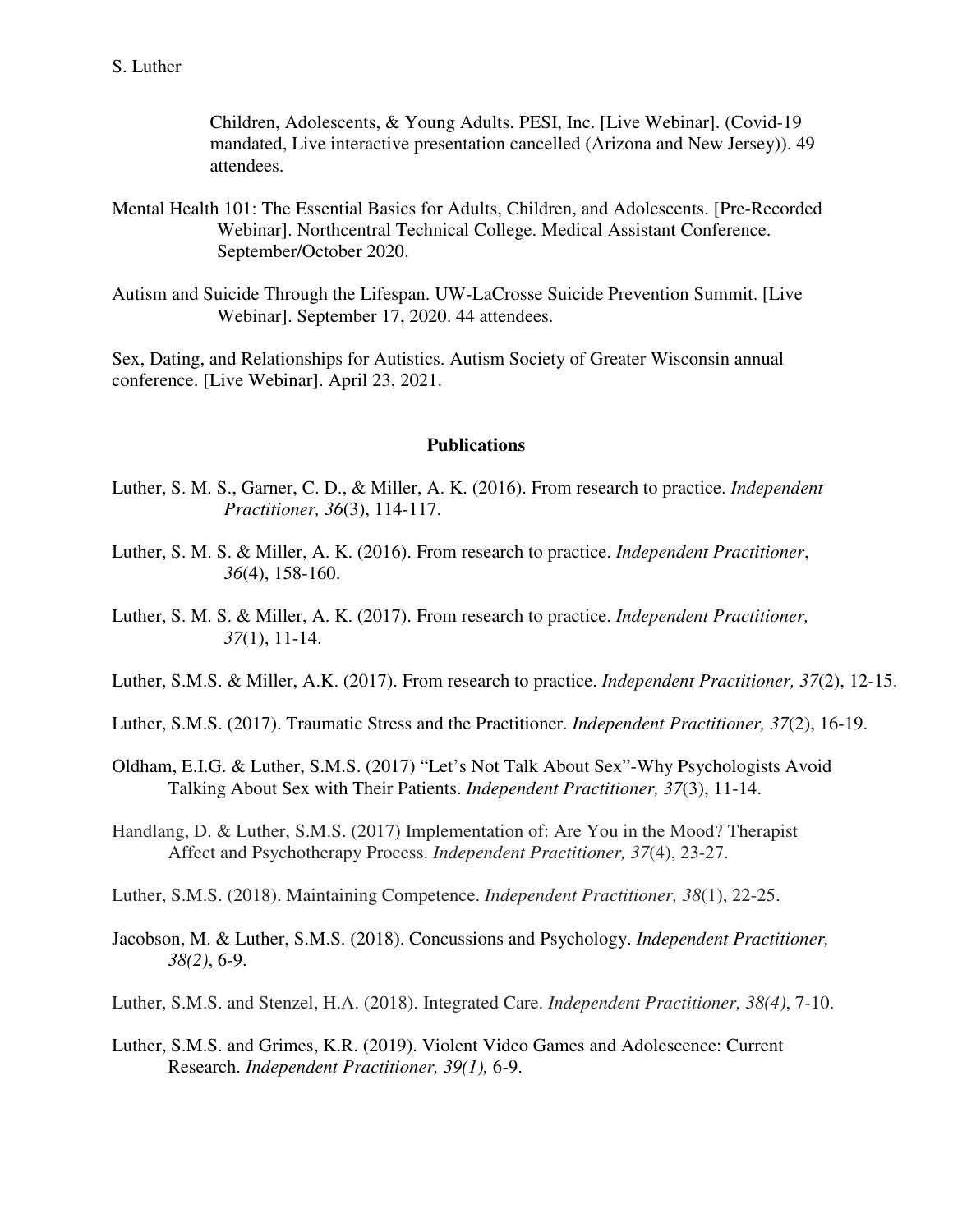Luther, S.M.S. & Gentile, S. (2019). The Link Between Gastrointestinal Symptoms and Autism. *Independent Practitioner, 39(2),* 10-14.

#### **Awards**

| Terri Lynn Lokoff/Children's Tylenol Top 50 Early Childhood Educators | 2009       |
|-----------------------------------------------------------------------|------------|
| Bright Horizons Make a Difference Award                               | 2007       |
| Bright Horizons Diversity Champion Award                              | 2007, 2008 |

## **Professional Development**

| Human Services Intern Supervisor, University of Wisconsin-Stevens Point                                                                                                              | 2010-2016<br>$2017$ - present |
|--------------------------------------------------------------------------------------------------------------------------------------------------------------------------------------|-------------------------------|
| Supervise undergraduate intern(s) during field experience training for Autism behavioral<br>$\bullet$<br>services (2010-2016)                                                        |                               |
| Supervise undergraduate intern during field experience training for clinical psychology<br>private practice services (2017- present)                                                 |                               |
| Capella University Psychology Club, Student Member                                                                                                                                   | $2011 - 2017$                 |
| Enhance awareness of issues facing the mental health community by attending virtual<br>presentations featuring experts in the field                                                  |                               |
| Children's Disability Resource Board, Secretary                                                                                                                                      | 2013-2014                     |
| Children's Disability Resource Board, Interim Resource Specialist                                                                                                                    | 2014-2015                     |
| Capella University, Application of Research to Clinical Practice                                                                                                                     | 2016-2017                     |
| Conduct literature reviews of up to date research and apply the research to practice for<br>clinicians; publication in the APA Division 42 Bulletin: <i>Independent Practitioner</i> |                               |
| American Psychological Association Division 42 Psychologists in Independent Practice                                                                                                 |                               |
| Student/Early Career Psychologist Contributing Editor                                                                                                                                | 2017-2018                     |
| Faculty Quality Assurance System Courses, Northcentral Technical College<br><b>Student Success</b>                                                                                   | $2017 - 2018$                 |
| Teaching Methods and Technology: Online Learning Focus<br>$\bullet$                                                                                                                  |                               |
| Applied Teaching Seminar, Capella University                                                                                                                                         | $2017 - 2018$                 |
| <b>Skills for Teaching Online</b><br>$\bullet$                                                                                                                                       |                               |
| Strategies for Interacting with Learners<br>٠                                                                                                                                        |                               |
| Resources to Support Online Learning<br>$\bullet$                                                                                                                                    |                               |
| <b>Applying Culturally Competent Practices</b><br>$\bullet$                                                                                                                          |                               |
| Postpartum Support International's 2-Day Training Certificate Program                                                                                                                | 2018                          |
| Risk factors and Identification of Perinatal Mood Disorders<br>$\bullet$                                                                                                             |                               |
| Basic training on medications and breastfeeding<br>$\bullet$                                                                                                                         |                               |
| Empirically supported interventions for Perinatal Mood Disorders<br>$\bullet$                                                                                                        |                               |
| APA Division 42 Psychologists in Independent Practice – Mentee                                                                                                                       | 2018                          |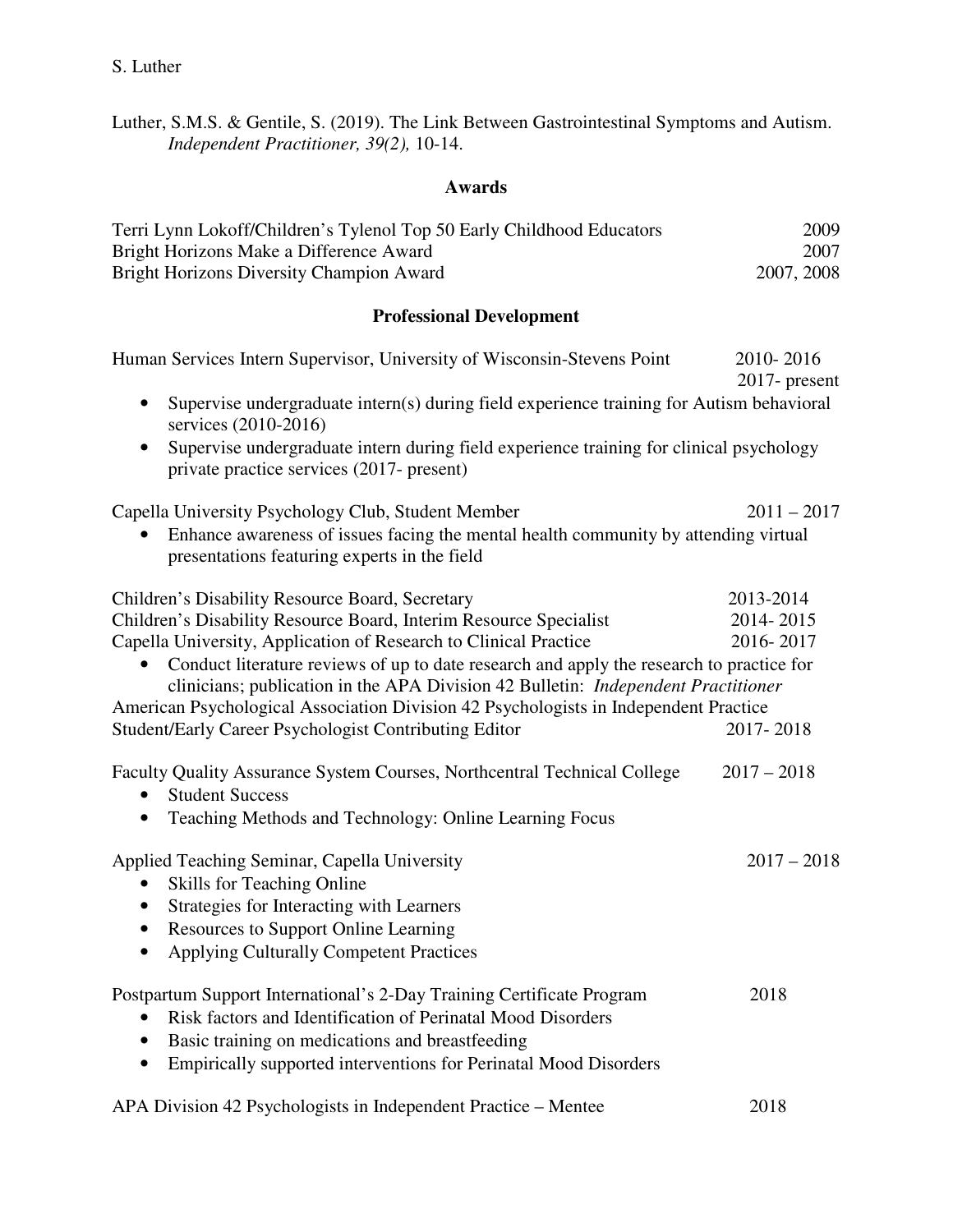### S. Luther

• Maintain up-to-date communication with a mentor, focusing on professional practice

## **Professional Affiliations**

|  | American Psychological Association |  |  |  |
|--|------------------------------------|--|--|--|
|--|------------------------------------|--|--|--|

| American Psychological Association of Graduate Students<br>$\Omega$                       | 2013-2018        |
|-------------------------------------------------------------------------------------------|------------------|
| Society of Clinical Child and Adolescent Psychology, Div. 53                              | $2015$ - present |
| The Community for Psychologists in Independent Practice, Div. 42 2017- present<br>$\circ$ |                  |
| Wisconsin Psychological Association                                                       | $2015$ - present |
| Society for Personality Assessment                                                        | 2016-2017        |
| <b>Wisconsin Autism Society</b>                                                           | 2009-2011,       |
|                                                                                           | $2017$ – present |
| National Association for the Education of Young Children                                  | 2007-2009        |
| Postpartum Support International                                                          | $2017$ - present |
| <b>American Association of Suicidology</b>                                                | $2018$ - present |

## **Volunteer and Committee Experience**

|           | Anger Me Not Foundation - Vice President                                 | 2019-2020        |
|-----------|--------------------------------------------------------------------------|------------------|
| $\bullet$ | <b>Portage County Breastfeeding Coalition</b>                            | 2018- present    |
| $\bullet$ | American Association of Suicidology – Mentor                             | $2018$ - present |
| $\bullet$ | American Association of Suicidology - Member of Networking Board         | $2018 - 2020$    |
|           | <b>Wood County Mental Health Coalition</b>                               | $2015 - 2017$    |
| $\bullet$ | Autism Jig Saw Run 5k – Wisconsin Rapids                                 | 2015             |
| $\bullet$ | <b>Children's Disability Resource Center Board Activities</b>            | 2012-2015        |
|           | Capella University Mentor                                                | $2012 - 2017$    |
| $\bullet$ | Capella University Ambassador                                            | $2012 - 2018$    |
| $\bullet$ | March of Dimes March for Babies                                          | 2010, 2012       |
| $\bullet$ | <b>Bright Horizons Diversity Committee</b>                               | $2006 - 2009$    |
| $\bullet$ | <b>Bright Horizons Growing Readers Committee</b>                         | $2006 - 2009$    |
| $\bullet$ | Bright Horizons Week of the Young Child Committee                        | $2006 - 2009$    |
| $\bullet$ | Bright Horizons NAEYC Re-Accreditation Committee                         | $2008 - 2009$    |
| $\bullet$ | Tutored a co-worker with learning disability for Early Childhood courses | 2007-2009        |
|           | Organized Muscular Dystrophy $Hop - a - Thom$ Fundraiser                 | $2007 - 2008$    |

## **Competencies and Interests**

- Autism
- Attachment and Attachment Theory, Reactive Attachment Disorder
- Behavioral Challenges
- Parenting skills, styles, and influences on development
- Perinatal Mood and Anxiety Disorders, Adjustment during and after pregnancy
- Infertility, Foster Care, Pre- and Post-Adoption
- Child Development